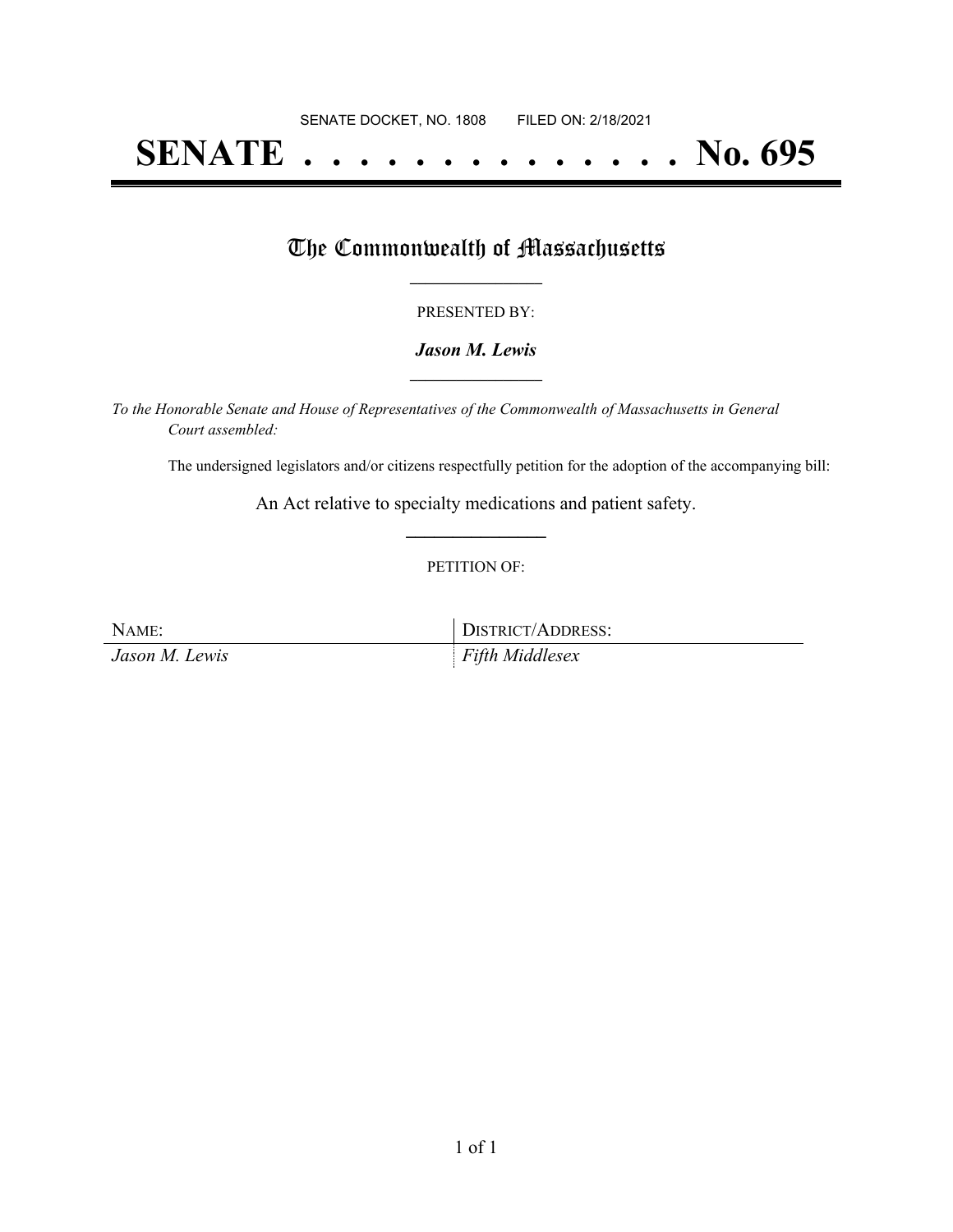# SENATE DOCKET, NO. 1808 FILED ON: 2/18/2021 **SENATE . . . . . . . . . . . . . . No. 695**

By Mr. Lewis, a petition (accompanied by bill, Senate, No. 695) of Jason M. Lewis for legislation relative to specialty medications and patient safety. Financial Services.

## The Commonwealth of Massachusetts

**In the One Hundred and Ninety-Second General Court (2021-2022) \_\_\_\_\_\_\_\_\_\_\_\_\_\_\_**

**\_\_\_\_\_\_\_\_\_\_\_\_\_\_\_**

An Act relative to specialty medications and patient safety.

Be it enacted by the Senate and House of Representatives in General Court assembled, and by the authority *of the same, as follows:*

| 1  | SECTION 1. Chapter 32A of the General Laws, as appearing in the 2018 Official                  |
|----|------------------------------------------------------------------------------------------------|
| 2  | Edition, is hereby amended by inserting after section 170 the following new section:-          |
| 3  | Section 1700. a) The following words as used in this section shall have the following          |
| 4  | meanings:                                                                                      |
| 5  | "Specialty pharmacy" means a pharmacy that is providing specialty pharmacy practice            |
| 6  | services and where drugs, devices, and other materials used in the diagnosis and treatment of  |
| 7  | injury, illness, and disease are dispensed and compounded.                                     |
| 8  | "Specialty pharmacy practice" means the provision of pharmacist care services, which           |
| 9  | involves drugs used to treat chronic or specific diseases and conditions that require frequent |
| 10 | communication with other health care providers, extensive patient monitoring and case          |
| 11 | management, and comprehensive counseling with the patient and/or caregiver. Drugs dispensed    |
|    |                                                                                                |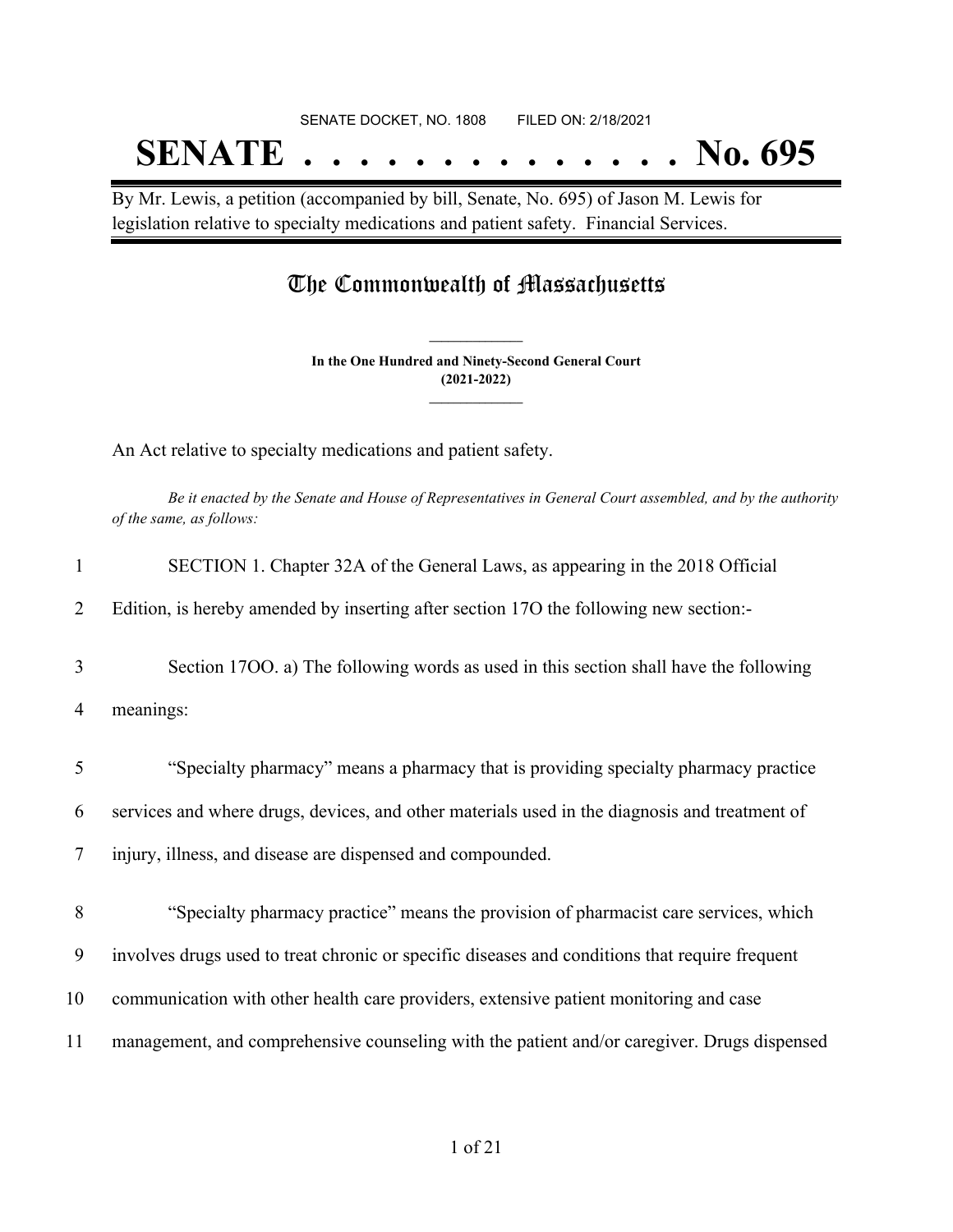by a specialty pharmacy may also require instruction and training on complex administration processes and/or handling and storage considerations.

 b) Any coverage offered by the commission to an active or retired employee of the commonwealth insured under the group insurance commission shall not require a specialty pharmacy to dispense a medication directly to a patient with the intention that the patient will transport the medication to a healthcare provider for administration.

 c) Any coverage offered by the commission to an active or retired employee of the commonwealth insured under the group insurance commission may offer but shall not require the use of a home infusion pharmacy to dispense sterile intravenous drugs ordered by physicians to patients in their homes or the use of an infusion site external to a patient's provider office or clinic.

 d) Any coverage offered by the commission to an active or retired employee of the commonwealth insured under the group insurance commission shall, when requiring the distribution of patient-specific medication from a specialty pharmacy to a physician's office, hospital or clinic for administration, require: i) at least 60 days' notice to providers and patients from the insurer prior to the implementation of such a requirement; ii) a patient-specific expedited exception process for cases in which a provider certifies that it is unsafe for a patient to receive medication from a third party specialty pharmacy or to have the drug administered in the home setting; iii) same day delivery of medications; iv) 24 hour per day, 7 day per week on- call access to a pharmacist or nurse; v) provision of cold chain logistics or other ability to ensure that a drug remains at the appropriate temperature through all stages of supply and storage; vi) the provision of a medication's pedigree to certify to the hospital pharmacy that the drug was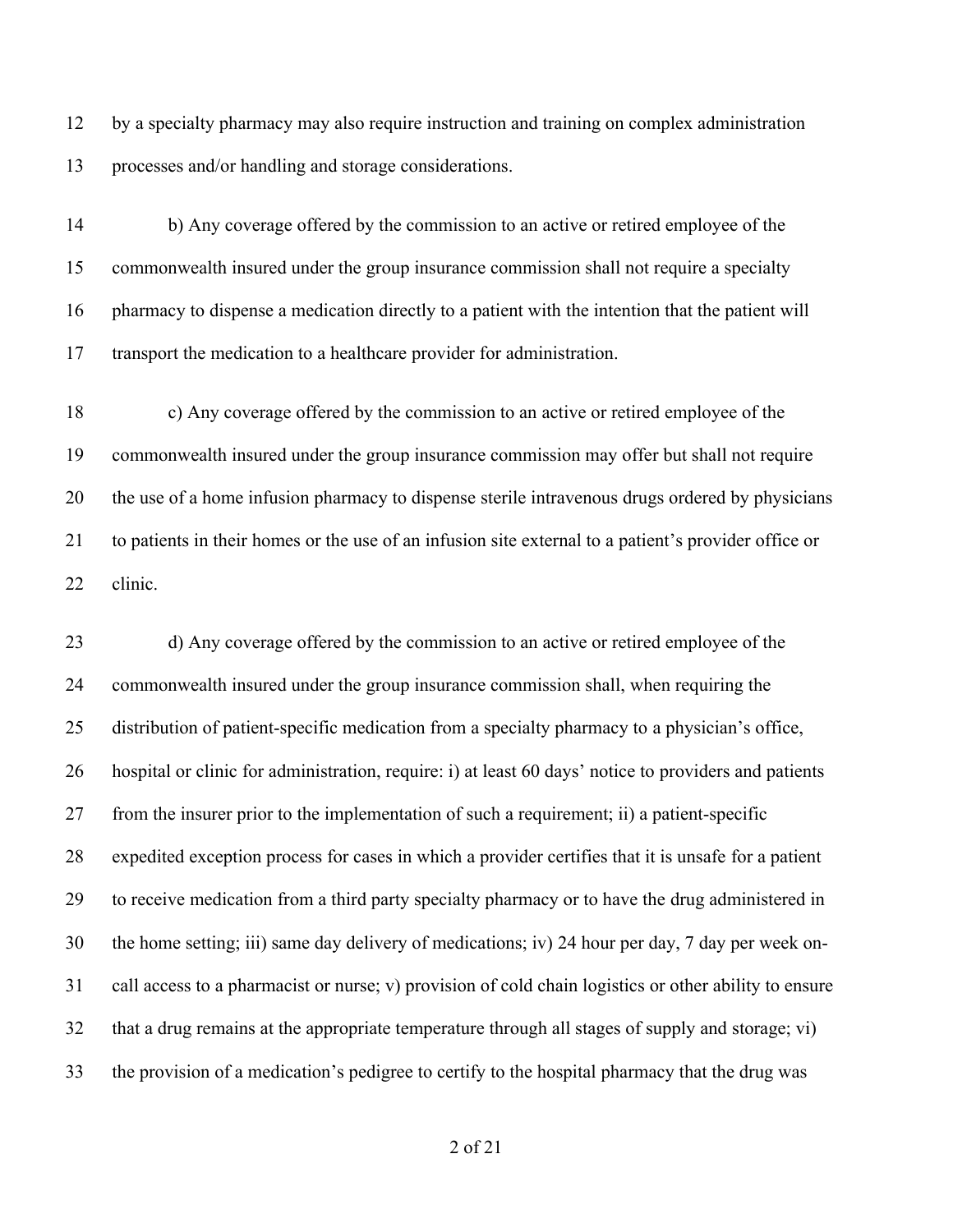handled appropriately through the supply chain; vii) demonstration of expertise and reliability in risk evaluation and mitigation strategy to comply with USFDA reporting requirements; viii) demonstrated accreditation from a national accreditation organization; ix) demonstrated ability to deliver medications to a health system pharmacy in a ready-to-administer dosage form and clinically appropriate dosage; and x) third-party specialty pharmacies to establish agreements with hospitals responsible for receiving and administering medications dispensed by the specialty pharmacy to ensure proper receipt, transfer, handling, and storage of the medication prior to administration. A pharmacy owned or affiliated with a hospital may serve as a specialty pharmacy for the purposes of this paragraph.

 e) Any coverage offered by the commission to an active or retired employee of the commonwealth insured under the group insurance commission shall not require a medication requiring sterile compounding by health system pharmacy staff or a medication with a patient- specific dosage requirement dependent upon lab or test results on the day of the clinic visit, or a federally controlled substance, to be distributed from a specialty pharmacy to a physician's office, hospital or clinic for administration.

 f) Any coverage offered by the commission to an active or retired employee of the commonwealth insured under the group insurance commission shall, when requiring the distribution of patient-specific medication from a specialty pharmacy to a physician's office, hospital or clinic for administration, shall offer site neutral payment for such medication to the healthcare providers administering the medication. Such payment shall include the costs for the providers to intake, store and dispose of such medications.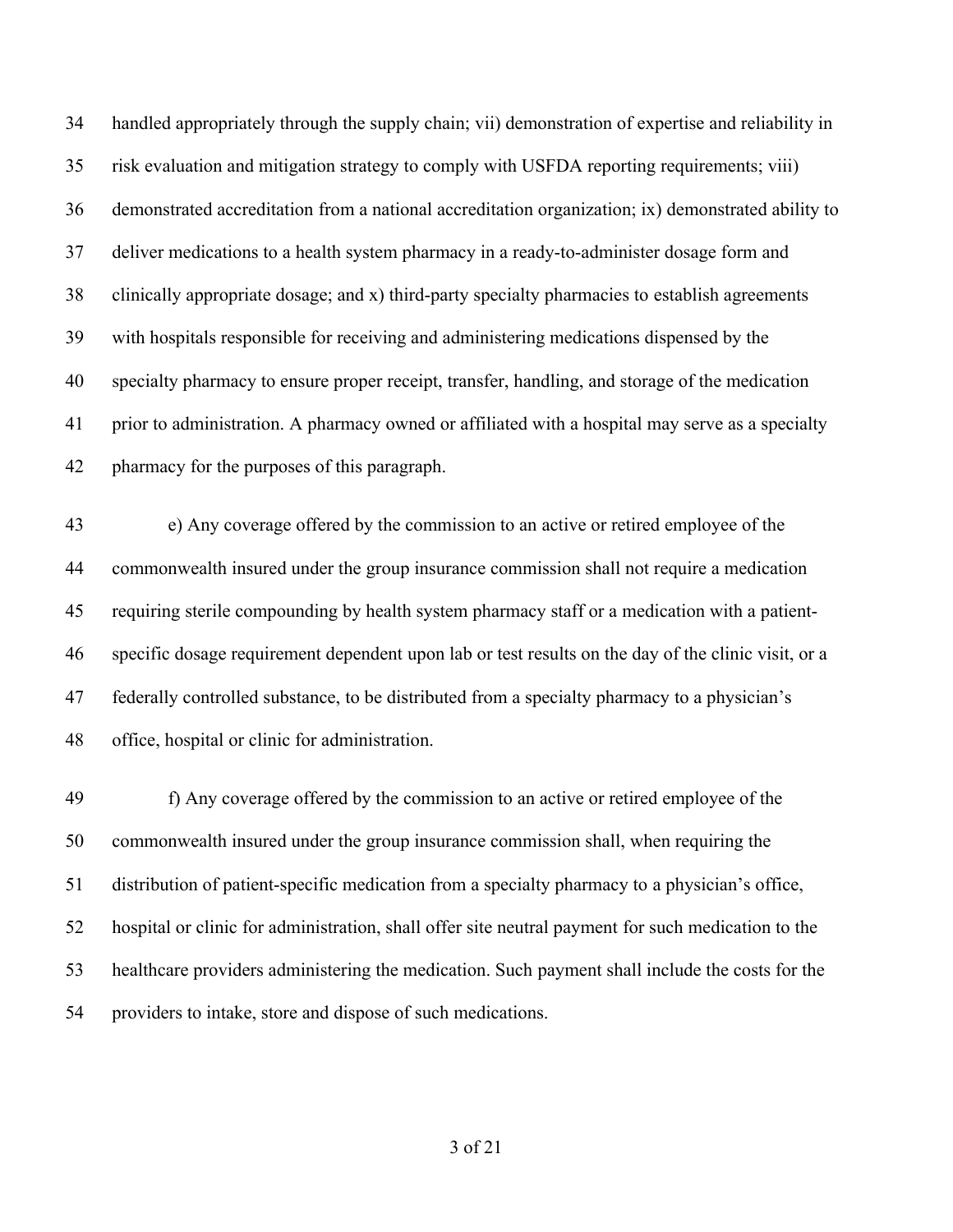| 55 | SECTION 2. Chapter 118E of the General Laws, as appearing in the 2018 Official                       |
|----|------------------------------------------------------------------------------------------------------|
| 56 | Edition, is hereby amended by inserting after section 10L the following new section:-                |
| 57 | Section 10M. a) The following words as used in this section shall have the following                 |
| 58 | meanings:                                                                                            |
| 59 | "Specialty pharmacy" means a pharmacy that is providing specialty pharmacy practice                  |
| 60 | services and where Drugs, Devices, and other materials used in the diagnosis and treatment of        |
| 61 | injury, illness, and disease are Dispensed and Compounded.                                           |
| 62 | "Specialty pharmacy practice" means the provision of pharmacist care services, which                 |
| 63 | involves drugs used to treat chronic or specific diseases and conditions that require frequent       |
| 64 | communication with other health care providers, extensive patient monitoring and case                |
| 65 | management, and comprehensive counseling with the patient and/or caregiver. Drugs dispensed          |
| 66 | by a specialty pharmacy may also require instruction and training on complex administration          |
| 67 | processes and/or handling and storage considerations.                                                |
| 68 | b) The division, its Medicaid contracted health insurers, health plans, health maintenance           |
| 69 | organizations, behavioral health management firms and third party administrators under contract      |
| 70 | to a Medicaid managed care organization, the Medicaid primary care clinician plan, and               |
| 71 | accountable care organizations shall not require coverage for a specialty pharmacy that dispenses    |
| 72 | a medication directly to a patient with the intention that the patient will transport the medication |
| 73 | to a healthcare provider for administration.                                                         |
| 74 | c) The division, its Medicaid contracted health insurers, health plans, health maintenance           |
| 75 | organizations, behavioral health management firms and third party administrators under contract      |
| 76 | to a Medicaid managed care organization, the Medicaid primary care clinician plan, and               |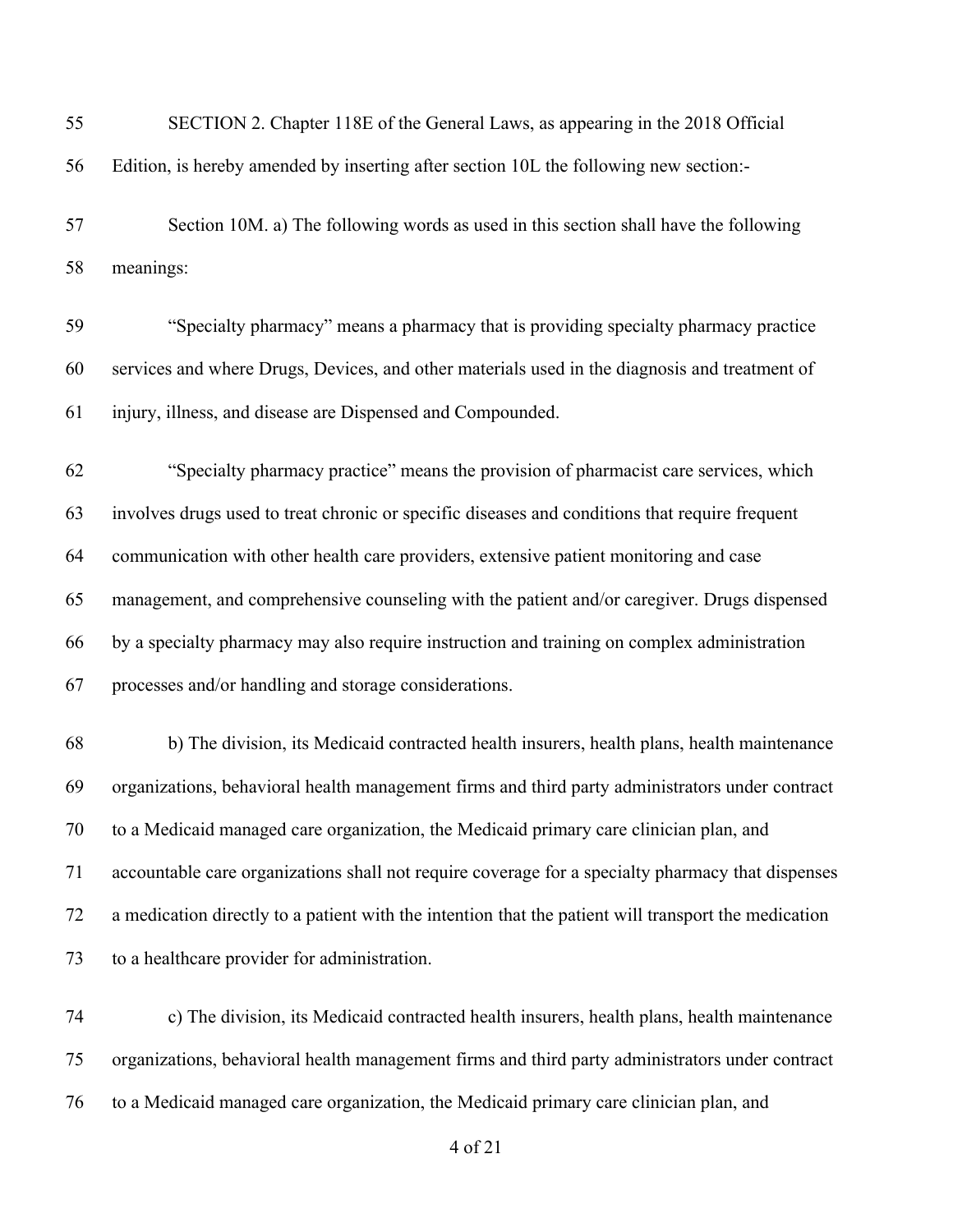accountable care organizations may offer coverage for but shall not require the use of a home infusion pharmacy to dispense sterile intravenous drugs ordered by physicians to patients in their homes or the use of an infusion site external to a patient's provider office or clinic.

 d) The division, its Medicaid contracted health insurers, health plans, health maintenance organizations, behavioral health management firms and third party administrators under contract to a Medicaid managed care organization, the Medicaid primary care clinician plan, and accountable care organizations shall when requiring the distribution of patient-specific medication from a specialty pharmacy to a physician's office, hospital or clinic for administration, require: i) at least 60 days' notice to providers and patients from the insurer prior to the implementation of such a requirement; ii) a patient-specific expedited exception process for cases in which a provider certifies that it is unsafe for a patient to receive medication from a third party specialty pharmacy or to have the drug administered in the home setting; iii) same day delivery of medications; iv) 24 hour per day, 7 day per week on-call access to a pharmacist or nurse; v) provision of cold chain logistics or other ability to ensure that a drug remains at the appropriate temperature through all stages of supply and storage; vi) the provision of a medication's pedigree to certify to the hospital pharmacy that the drug was handled appropriately through the supply chain; vii) demonstration of expertise and reliability in risk evaluation and mitigation strategy to comply with USFDA reporting requirements; viii) demonstrated accreditation from a national accreditation organization; ix) demonstrated ability to deliver medications to a health system pharmacy in a ready-to-administer dosage form and clinically appropriate dosage; and x) third-party specialty pharmacies to establish agreements with hospitals responsible for receiving and administering medications dispensed by the specialty pharmacy to ensure proper receipt, transfer, handling, and storage of the medication prior to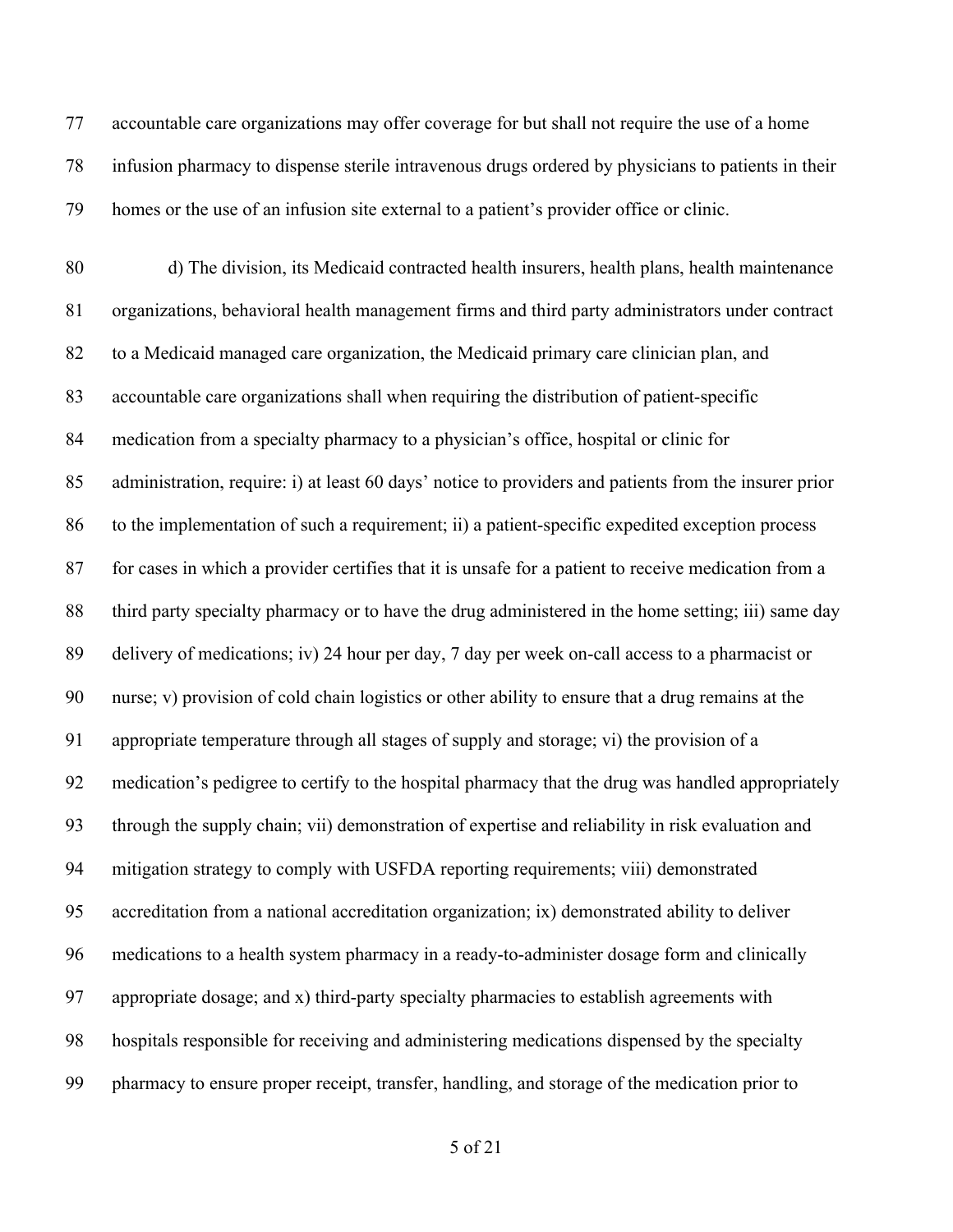administration. A pharmacy owned or affiliated with a hospital may serve as a specialty pharmacy for the purposes of this paragraph.

 e) The division, its Medicaid contracted health insurers, health plans, health maintenance organizations, behavioral health management firms and third party administrators under contract to a Medicaid managed care organization, the Medicaid primary care clinician plan, and accountable care organizations shall not require a medication requiring sterile compounding by health system pharmacy staff or a medication with a patient-specific dosage requirement dependent upon lab or test results on the day of the clinic visit, or a federally controlled substance, to be distributed from a specialty pharmacy to a physician's office, hospital or clinic for administration.

 f) The division, its Medicaid contracted health insurers, health plans, health maintenance organizations, behavioral health management firms and third party administrators under contract to a Medicaid managed care organization, the Medicaid primary care clinician plan, and accountable care organizations, shall, when requiring the distribution of patient-specific medication from a specialty pharmacy to a physician's office, hospital or clinic for administration, shall offer site neutral payment for such medication to the healthcare providers administering the medication. Such payment shall include the costs for the providers to intake, store and dispose of such medications.

 SECTION 3. Chapter 175 of the General Laws, as appearing in the 2018 Official Edition, is hereby amended by inserting after section 47I the following new section:-

 Section 47II. a) The following words as used in this section shall have the following meanings: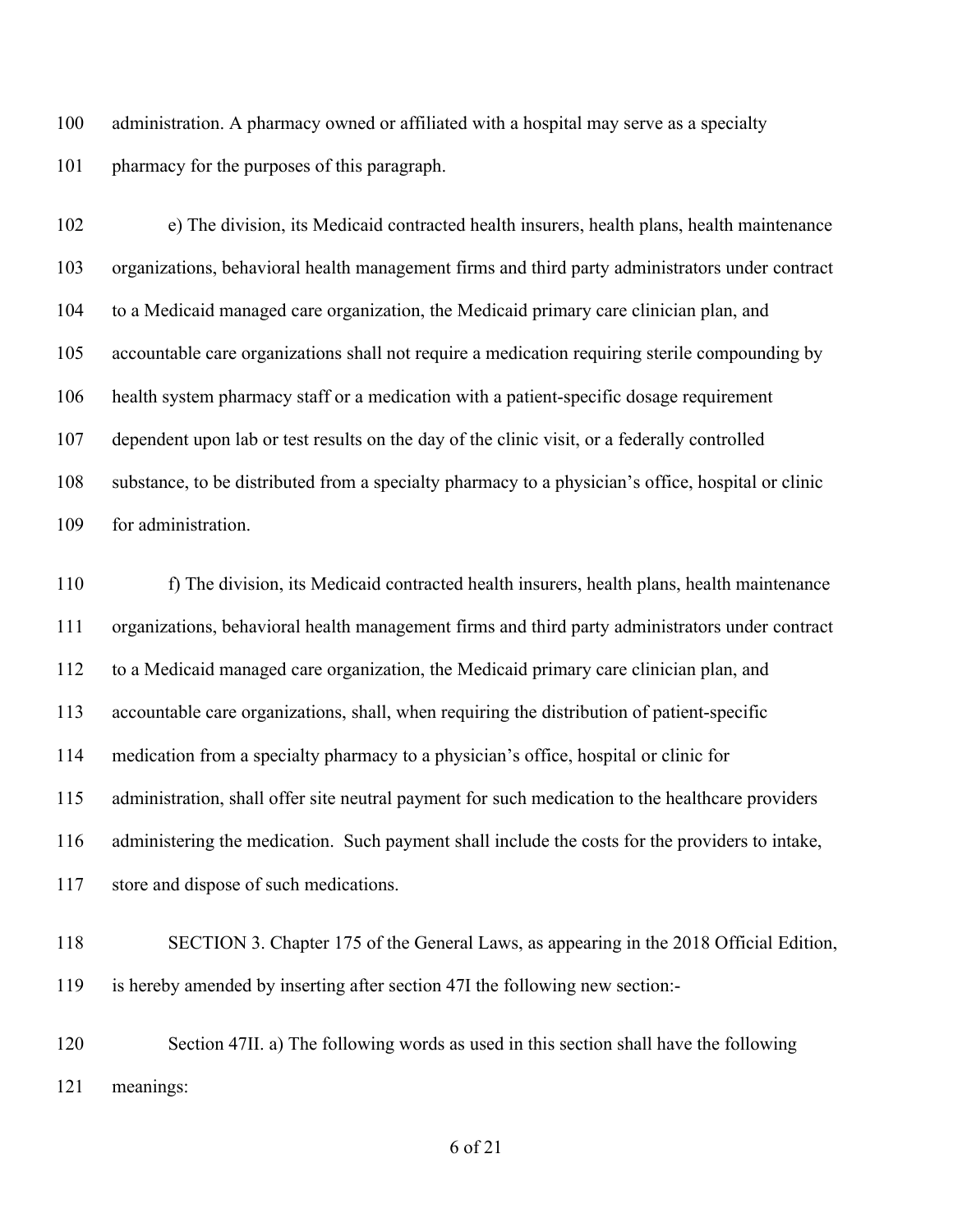"Specialty pharmacy" means a pharmacy that is providing specialty pharmacy practice services and where drugs, devices, and other materials used in the diagnosis and treatment of injury, illness, and disease are dispensed and compounded.

 "Specialty pharmacy practice" means the provision of pharmacist care services, which involves drugs used to treat chronic or specific diseases and conditions that require frequent communication with other health care providers, extensive patient monitoring and case management, and comprehensive counseling with the patient and/or caregiver.Drugs dispensed by a specialty pharmacy may also require instruction and training on complex administration processes and/or handling and storage considerations.

 b) A policy, contract, agreement, plan or certificate of insurance issued, delivered or renewed within the commonwealth that provides medical expense coverage shall not require a specialty pharmacy to dispense a medication directly to a patient with the intention that the patient will transport the medication to a healthcare provider for administration.

 c) A policy, contract, agreement, plan or certificate of insurance issued, delivered or renewed within the commonwealth that provides medical expense coverage may offer coverage for but shall not require the use of a home infusion pharmacy to dispense sterile intravenous drugs ordered by physicians to patient in their homes or the use of an infusion site external to a patient's provider office or clinic.

 d) A policy, contract, agreement, plan or certificate of insurance issued, delivered or renewed within the commonwealth that provides medical expense coverage shall, when requiring the distribution of patient-specific medication from a specialty pharmacy to a physician's office, hospital or clinic for administration, require: i) at least 60 days' notice to providers and patients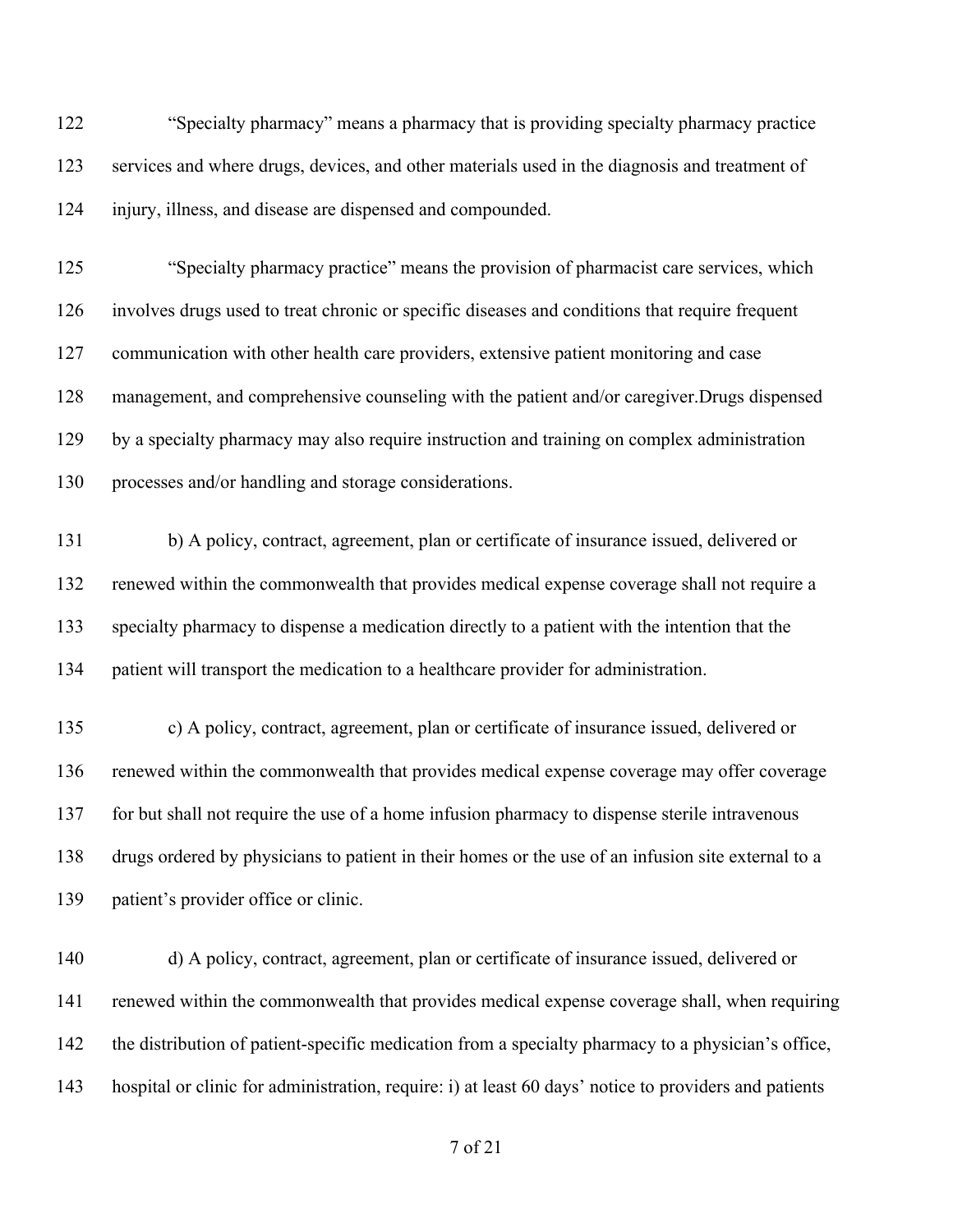from the insurer prior to the implementation of such a requirement; ii) a patient-specific expedited exception process for cases in which a provider certifies that it is unsafe for a patient to receive medication from a third party specialty pharmacy or to have the drug administered in the home setting; iii) same day delivery of medications; iv) 24 hour per day, 7 day per week on- call access to a pharmacist or nurse; v) provision of cold chain logistics or other ability to ensure that a drug remains at the appropriate temperature through all stages of supply and storage; vi) the provision of a medication's pedigree to certify to the hospital pharmacy that the drug was handled appropriately through the supply chain; vii) demonstration of expertise and reliability in risk evaluation and mitigation strategy to comply with USFDA reporting requirements; viii) demonstrated accreditation from a national accreditation organization; ix) demonstrated ability to deliver medications to a health system pharmacy in a ready-to-administer dosage form and clinically appropriate dosage; and x) third-party specialty pharmacies to establish agreements with hospitals responsible for receiving and administering medications dispensed by the specialty pharmacy to ensure proper receipt, transfer, handling, and storage of the medication prior to administration. A pharmacy owned or affiliated with a hospital may serve as a specialty pharmacy for the purposes of this paragraph.

 e) A policy, contract, agreement, plan or certificate of insurance issued, delivered or renewed within the commonwealth that provides medical expense coverage shall not require a medication requiring sterile compounding by health system pharmacy staff or a medication with a patient-specific dosage requirement dependent upon lab or test results on the day of the clinic visit, or a federally controlled substance, to be distributed from a specialty pharmacy to a physician's office, hospital or clinic for administration.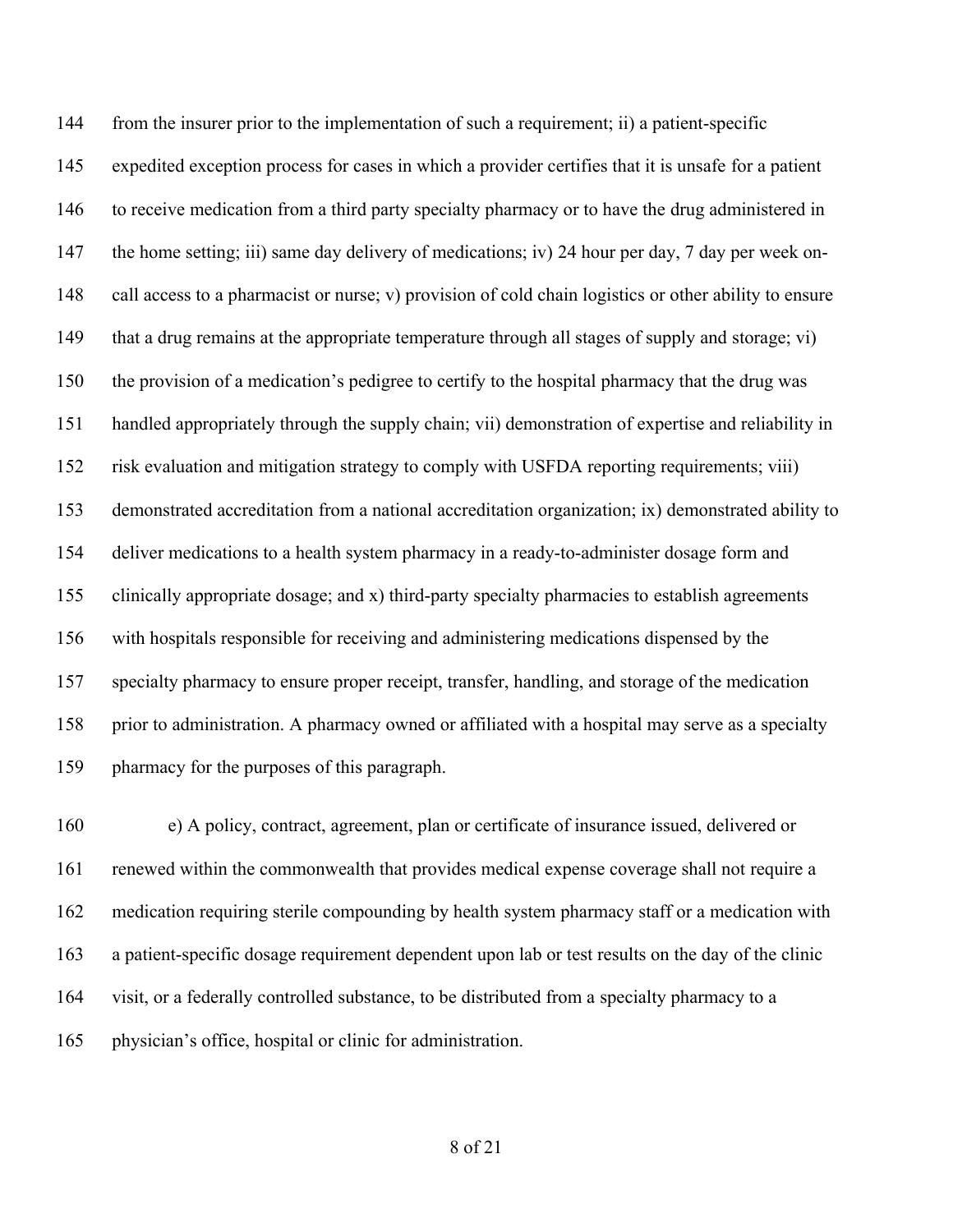166 f) A policy, contract, agreement, plan or certificate of insurance issued, delivered or renewed within the commonwealth that provides medical expense coverage shall, when requiring the distribution of patient-specific medication from a specialty pharmacy to a physician's office, hospital or clinic for administration, offer site neutral payment for such medication to the healthcare providers administering the medication. Such payment shall include the costs for the providers to intake, store and dispose of such medications. SECTION 4. Chapter 176A of the General Laws, as appearing in the 2018 Official Edition, is hereby amended by inserting after section 8LL the following new section:- Section 8LLL. a) The following words as used in this section shall have the following meanings: "Specialty pharmacy" means a pharmacy that is providing specialty pharmacy practice services and where drugs, devices, and other materials used in the diagnosis and treatment of injury, illness, and disease are dispensed and compounded. "Specialty pharmacy practice" means the provision of pharmacist care services, which involves drugs used to treat chronic or specific diseases and conditions that require frequent communication with other health care providers, extensive patient monitoring and case management, and comprehensive counseling with the patient and/or caregiver. Drugs dispensed by a specialty pharmacy may also require instruction and training on complex administration processes and/or handling and storage considerations. b) Any contracts, except contracts providing supplemental coverage to Medicare or other governmental programs, between a subscriber and the corporation under an individual or group

hospital service plan which is delivered, issued or renewed in the commonwealth shall not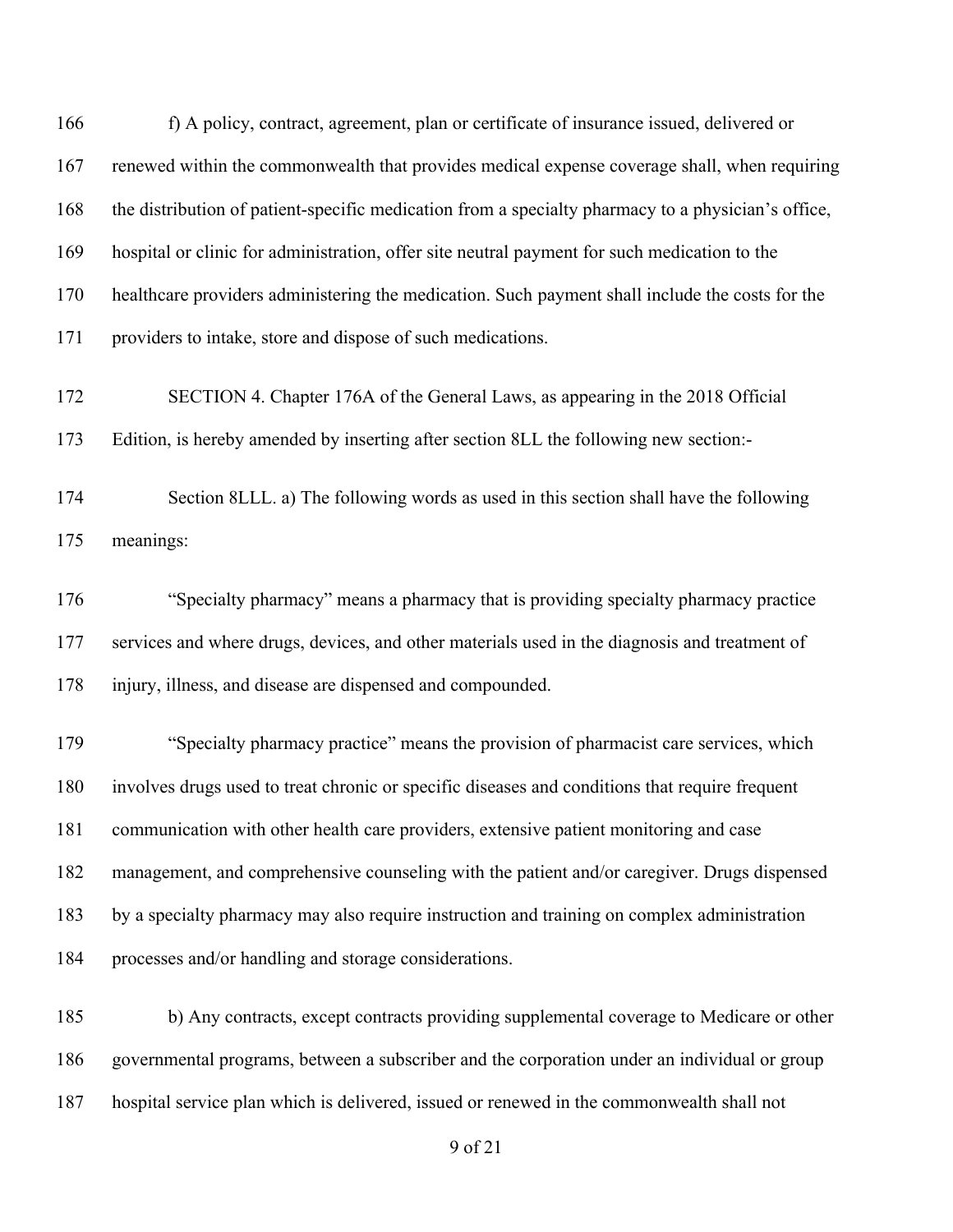require a specialty pharmacy to dispense a medication directly to a patient with the intention that the patient will transport the medication to a healthcare provider for administration.

 c) Any contracts, except contracts providing supplemental coverage to Medicare or other governmental programs, between a subscriber and the corporation under an individual or group hospital service plan which is delivered, issued or renewed in the commonwealth may offer coverage for but shall not require the use of a home infusion pharmacy to dispense sterile intravenous drugs ordered by physicians to patient in their homes or the use of an infusion site external to a patient's provider office or clinic..

 d) Any contracts, except contracts providing supplemental coverage to Medicare or other governmental programs, between a subscriber and the corporation under an individual or group hospital service plan which is delivered, issued or renewed in the commonwealth shall when requiring the distribution of patient-specific medication from a specialty pharmacy to a physician's office, hospital or clinic for administration, require: i) at least 60 days' notice to providers and patients from the insurer prior to the implementation of such a requirement; ii) a patient-specific expedited exception process for cases in which a provider certifies that it is unsafe for a patient to receive medication from a third party specialty pharmacy or to have the drug administered in the home setting; iii) same day delivery of medications; iv) 24 hour per day, 7 day per week on-call access to a pharmacist or nurse; v) provision of cold chain logistics or 206 other ability to ensure that a drug remains at the appropriate temperature through all stages of supply and storage; vi) the provision of a medication's pedigree to certify to the hospital pharmacy that the drug was handled appropriately through the supply chain; vii) demonstration of expertise and reliability in risk evaluation and mitigation strategy to comply with USFDA reporting requirements; viii) demonstrated accreditation from a national accreditation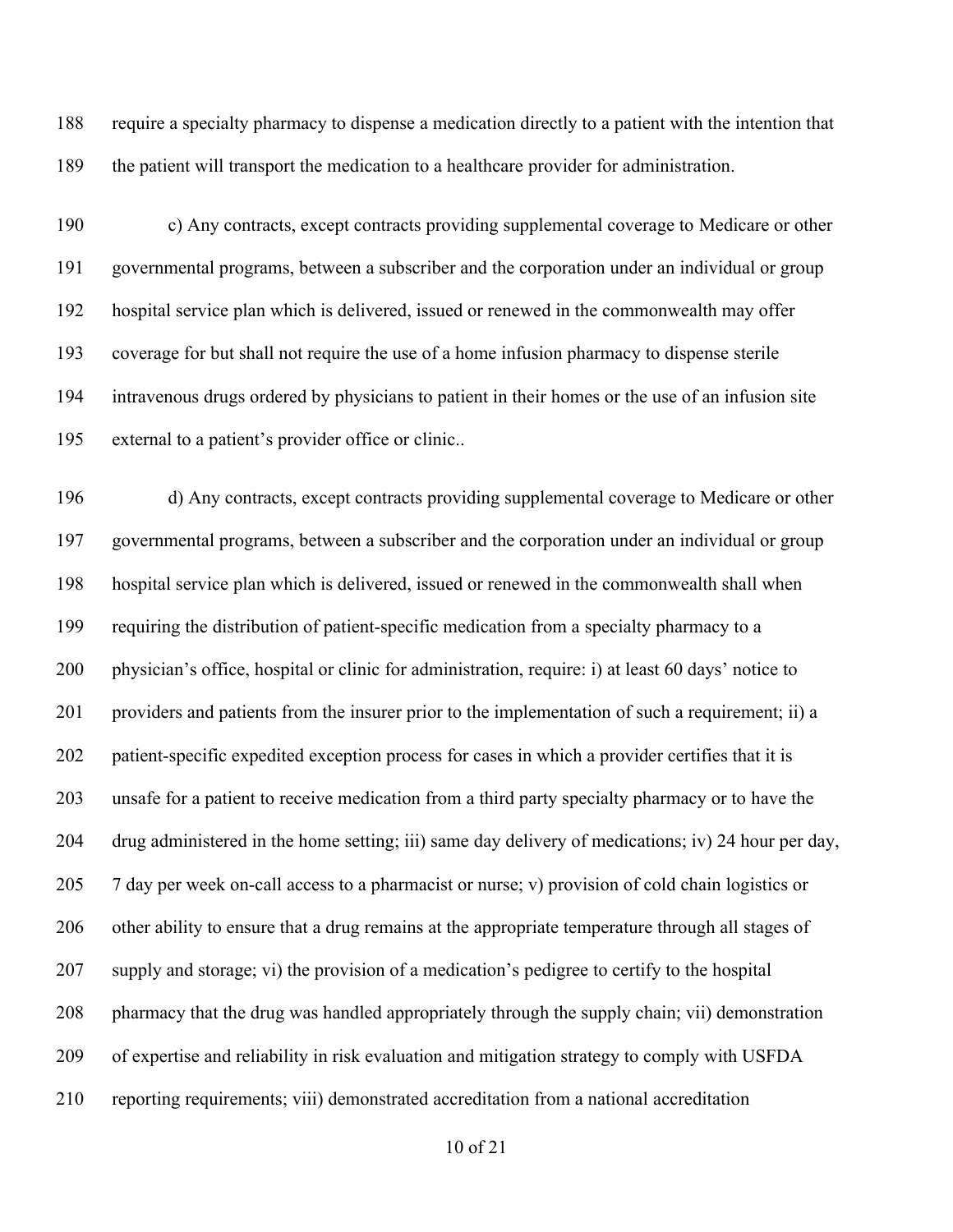organization; ix) demonstrated ability to deliver medications to a health system pharmacy in a ready-to-administer dosage form and clinically appropriate dosage; and x) third-party specialty pharmacies to establish agreements with hospitals responsible for receiving and administering medications dispensed by the specialty pharmacy to ensure proper receipt, transfer, handling, and storage of the medication prior to administration. A pharmacy owned or affiliated with a hospital may serve as specialty pharmacy for the purposes of this paragraph.

 e) Any contracts, except contracts providing supplemental coverage to Medicare or other governmental programs, between a subscriber and the corporation under an individual or group hospital service plan which is delivered, issued or renewed in the commonwealth shall not require a medication requiring sterile compounding by health system pharmacy staff or a medication with a patient-specific dosage requirement dependent upon lab or test results on the 222 day of the clinic visit, or a federally controlled substance, to be distributed from a specialty pharmacy to a physician's office, hospital or clinic for administration.

 f) Any contracts, except contracts providing supplemental coverage to Medicare or other governmental programs, between a subscriber and the corporation under an individual or group hospital service plan which is delivered, issued or renewed in the commonwealth shall, when requiring the distribution of patient-specific medication from a specialty pharmacy to a physician's office, hospital or clinic for administration, offer site neutral payment for such medication to the healthcare providers administering the medication. Such payment shall include the costs for the providers to intake, store and dispose of such medications.

 SECTION 5. Chapter 176B of the General Laws, as appearing in the 2018 Official Edition, is hereby amended by inserting after section 4K the following new section:-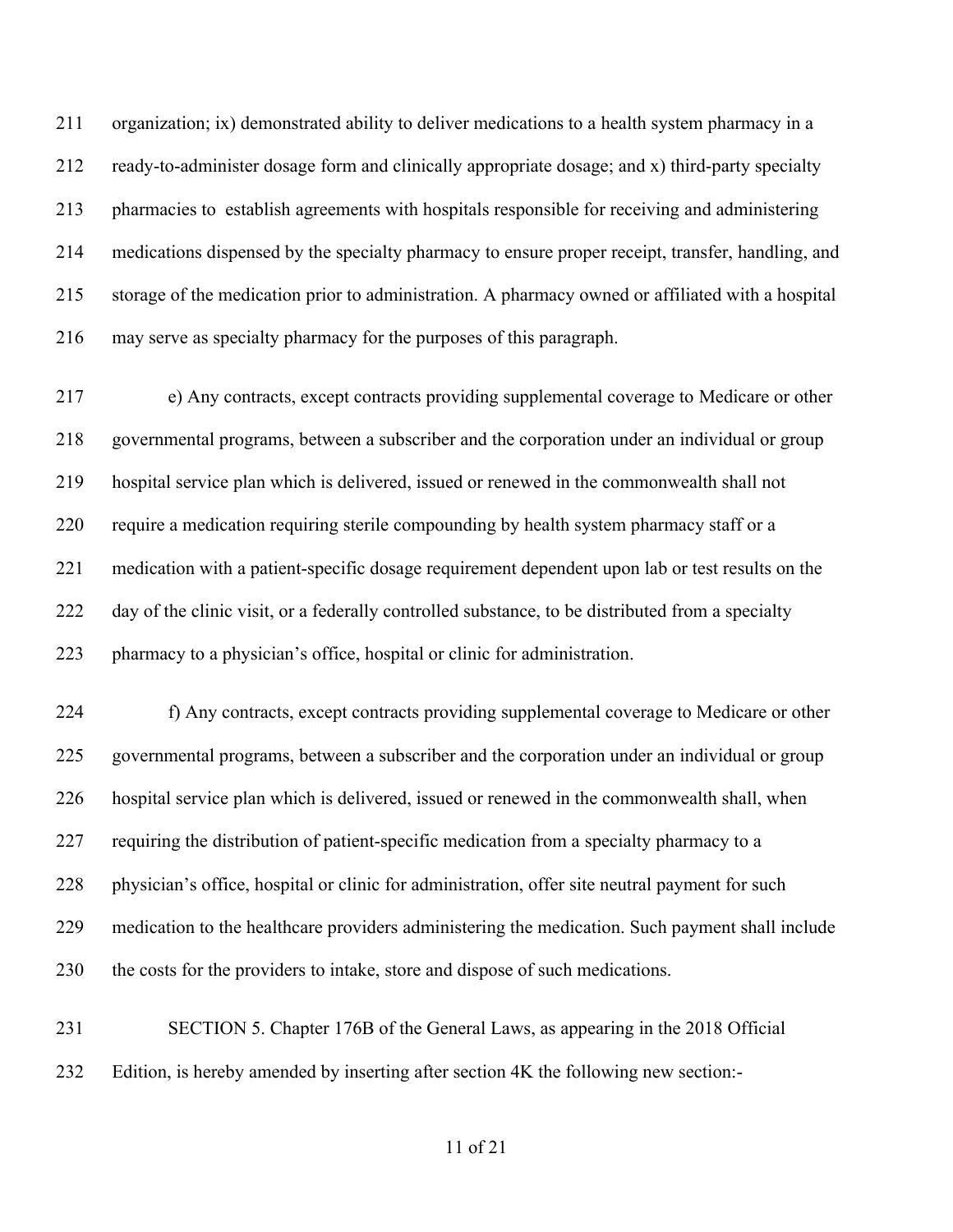Section 4KK. a) The following words as used in this section shall have the following meanings:

 "Specialty pharmacy" means a pharmacy that is providing specialty pharmacy practice services and where drugs, devices, and other materials used in the diagnosis and treatment of injury, illness, and disease are dispensed and compounded.

 "Specialty pharmacy practice" means the provision of pharmacist care services, which involves drugs used to treat chronic or specific diseases and conditions that require frequent communication with other health care providers, extensive patient monitoring and case management, and comprehensive counseling with the patient and/or caregiver. Drugs dispensed by a specialty pharmacy may also require instruction and training on complex administration processes and/or handling and storage considerations.

244 b) Any subscription certificate under an individual or group medical service agreement delivered, issued or renewed within the commonwealth shall not require a specialty pharmacy to dispense a medication directly to a patient with the intention that the patient will transport the medication to a healthcare provider for administration.

 c) Any subscription certificate under an individual or group medical service agreement delivered, issued or renewed within the commonwealth may offer coverage for but shall not require the use of a home infusion pharmacy to dispense sterile intravenous drugs ordered by physicians to patient in their homes or the use of an infusion site external to a patient's provider office or clinic..

 d) Any subscription certificate under an individual or group medical service agreement delivered, issued or renewed within the commonwealth shall when requiring the distribution of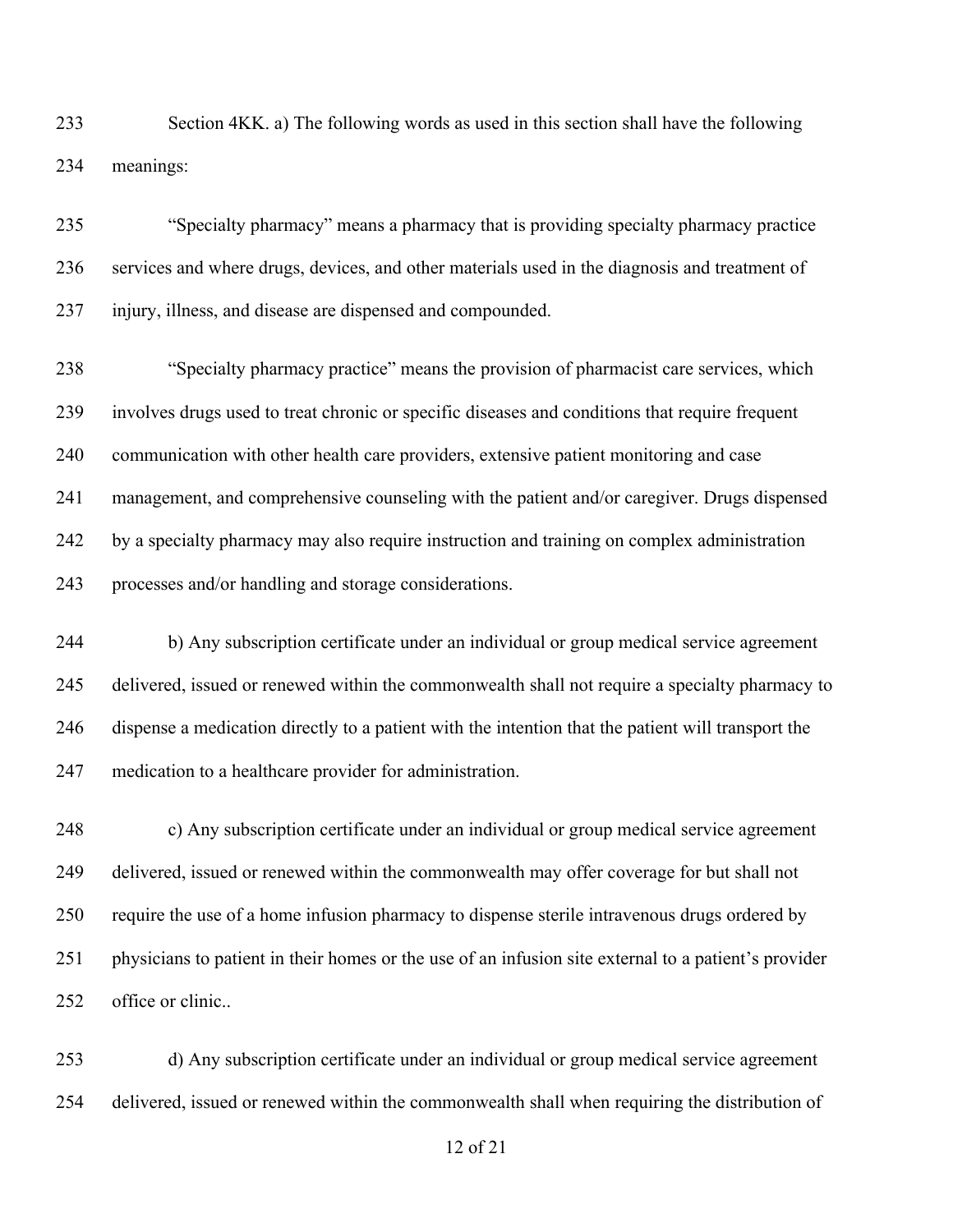patient-specific medication from a specialty pharmacy to a physician's office, hospital or clinic for administration, require: i) at least 60 days' notice to providers and patients from the insurer prior to the implementation of such a requirement; ii) a patient-specific expedited exception process for cases in which a provider certifies that it is unsafe for a patient to receive medication from a third party specialty pharmacy or to have the drug administered in the home setting; iii) same day delivery of medications; iv) 24 hour per day, 7 day per week on-call access to a pharmacist or nurse; v) provision of cold chain logistics or other ability to ensure that a drug remains at the appropriate temperature through all stages of supply and storage; vi) the provision of a medication's pedigree to certify to the hospital pharmacy that the drug was handled appropriately through the supply chain; vii) demonstration of expertise and reliability in risk evaluation and mitigation strategy to comply with USFDA reporting requirements; viii) demonstrated accreditation from a national accreditation organization; ix) demonstrated ability to 267 deliver medications to a health system pharmacy in a ready-to-administer dosage form and clinically appropriate dosage; and x) third-party specialty pharmacies to establish agreements with hospitals responsible for receiving and administering medications dispensed by the specialty pharmacy to ensure proper receipt, transfer, handling, and storage of the medication prior to administration. A pharmacy owned or affiliated with a hospital may serve as a specialty pharmacy for the purposes of this paragraph.

 e) Any subscription certificate under an individual or group medical service agreement delivered, issued or renewed within the commonwealth shall not require a medication requiring sterile compounding by health system pharmacy staff or a medication with a patient-specific dosage requirement dependent upon lab or test results on the day of the clinic visit, , or a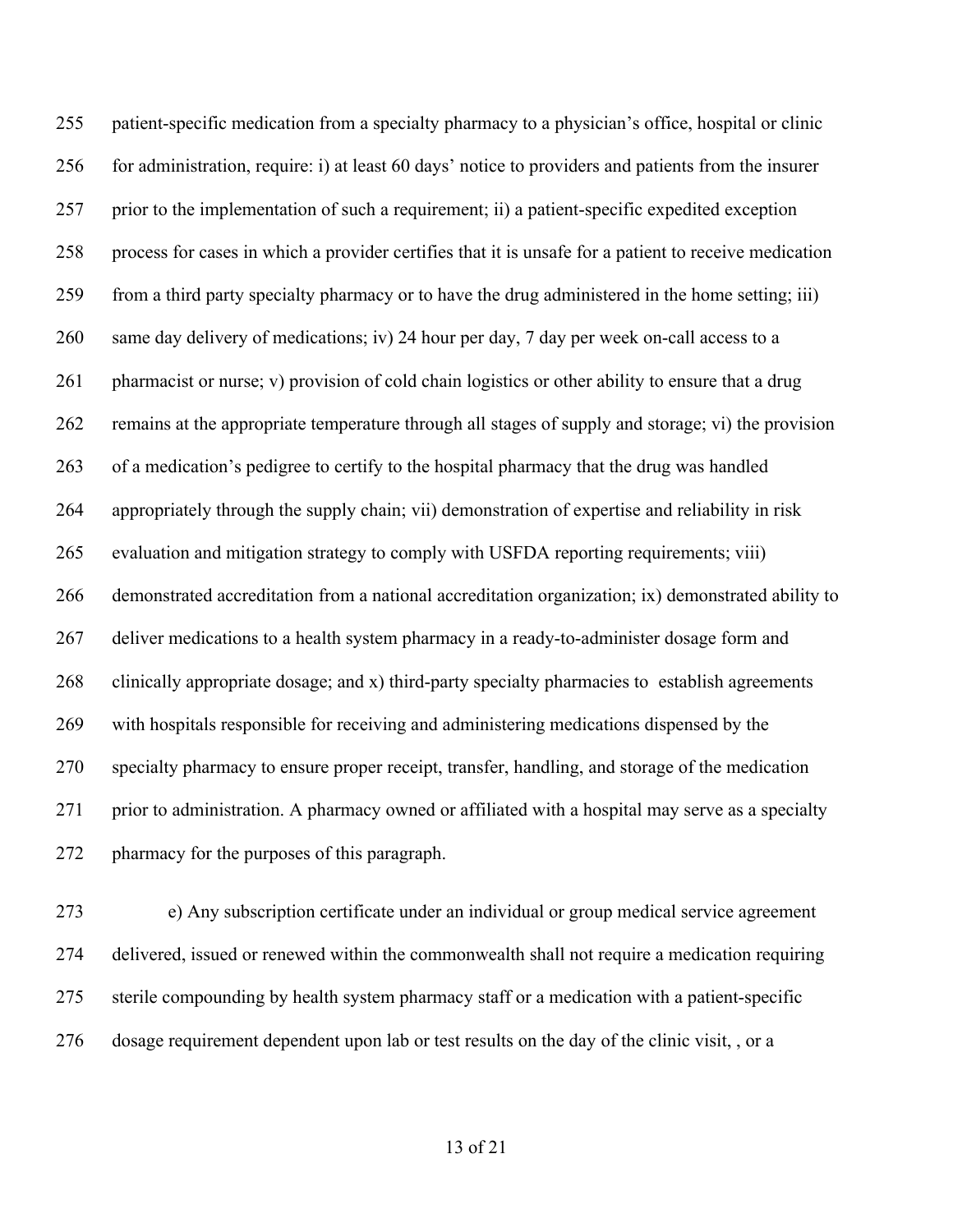federally controlled substance, to be distributed from a specialty pharmacy to a physician's office, hospital or clinic for administration.

279 f) Any subscription certificate under an individual or group medical service agreement delivered, issued or renewed within the commonwealth shall, when requiring the distribution of patient-specific medication from a specialty pharmacy to a physician's office, hospital or clinic for administration, offer site neutral payment for such medication to the healthcare providers administering the medication. Such payment shall include the costs for the providers to intake, store and dispose of such medications.

 SECTION 6. Chapter 176G of the General Laws, as appearing in the 2018 Official Edition, is hereby amended by inserting after section 4D the following new section:-

 Section 4DD. a) The following words as used in this section shall have the following meanings:

 "Specialty pharmacy" means a pharmacy that is providing specialty pharmacy practice services and where drugs, devices, and other materials used in the diagnosis and treatment of injury, illness, and disease are dispensed and compounded.

 "Specialty pharmacy practice" means the provision of pharmacist care services, which involves drugs used to treat chronic or specific diseases and conditions that require frequent communication with other health care providers, extensive patient monitoring and case management, and comprehensive counseling with the patient and/or caregiver. Drugs dispensed by a specialty pharmacy may also require instruction and training on complex administration processes and/or handling and storage considerations.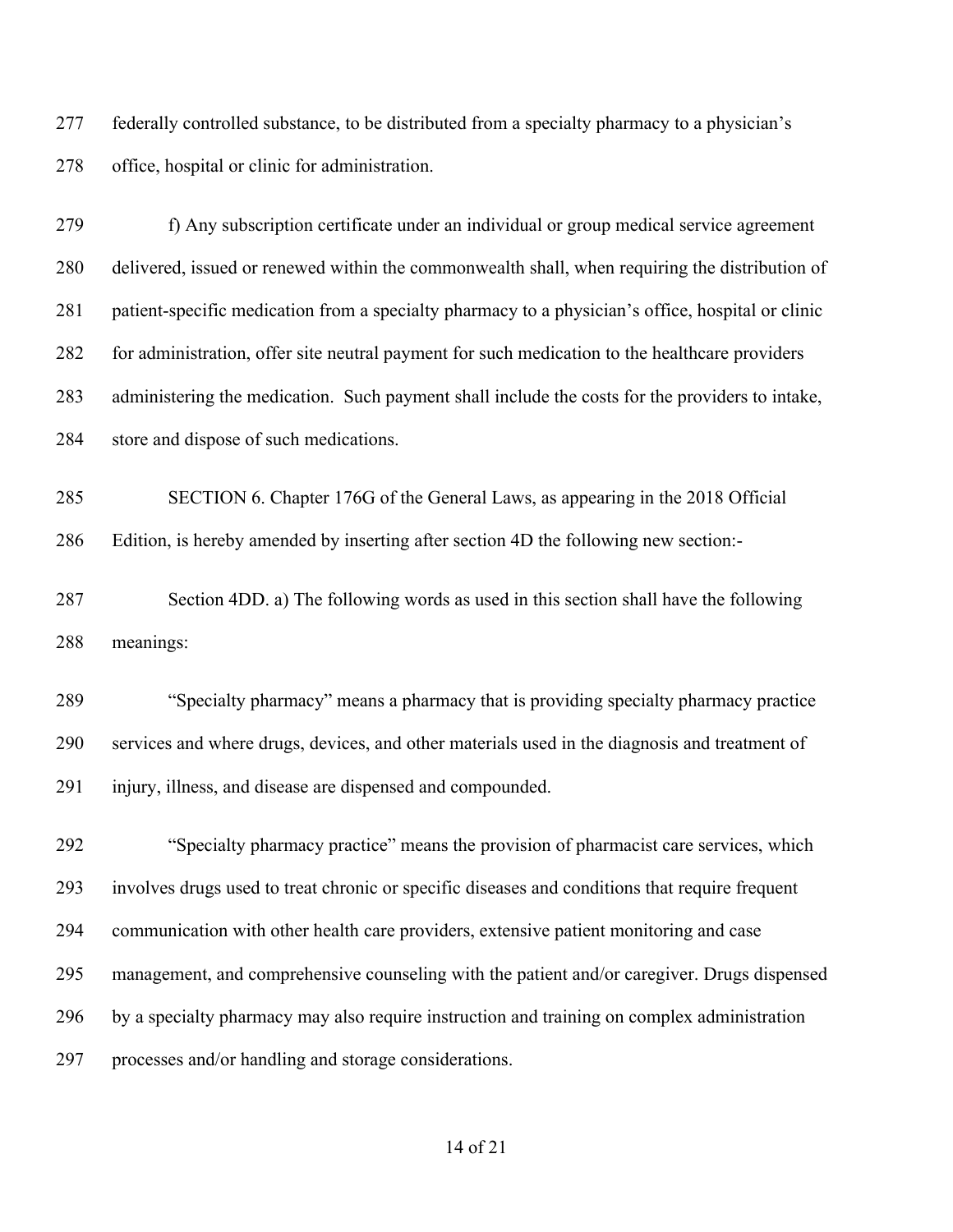298 b) Any individual or group health maintenance contract shall not require a specialty pharmacy to dispense a medication directly to a patient with the intention that the patient will transport the medication to a healthcare provider for administration.

 c) Any individual or group health maintenance contract may offer coverage for but shall not require the use of a home infusion pharmacy to dispense sterile intravenous drugs ordered by physicians to patient in their homes or the use of an infusion site external to a patient's provider office or clinic.

 d) Any individual or group health maintenance contract shall when requiring the distribution of patient-specific medication from a specialty pharmacy to a physician's office, hospital or clinic for administration, require: i) at least 60 days' notice to providers and patients from the insurer prior to the implementation of such a requirement; ii) a patient-specific expedited exception process for cases in which a provider certifies that it is unsafe for a patient to receive medication from a third party specialty pharmacy or to have the drug administered in the home setting; iii) same day delivery of medications; iv) 24 hour per day, 7 day per week on- call access to a pharmacist or nurse; v) provision of cold chain logistics or other ability to ensure that a drug remains at the appropriate temperature through all stages of supply and storage; vi) the provision of a medication's pedigree to certify to the hospital pharmacy that the drug was handled appropriately through the supply chain; vii) demonstration of expertise and reliability in risk evaluation and mitigation strategy to comply with USFDA reporting requirements; viii) demonstrated accreditation from a national accreditation organization; ix) demonstrated ability to deliver medications to a health system pharmacy in a ready-to-administer dosage form and clinically appropriate dosage; and x) third-party specialty pharmacies to establish agreements with hospitals responsible for receiving and administering medications dispensed by the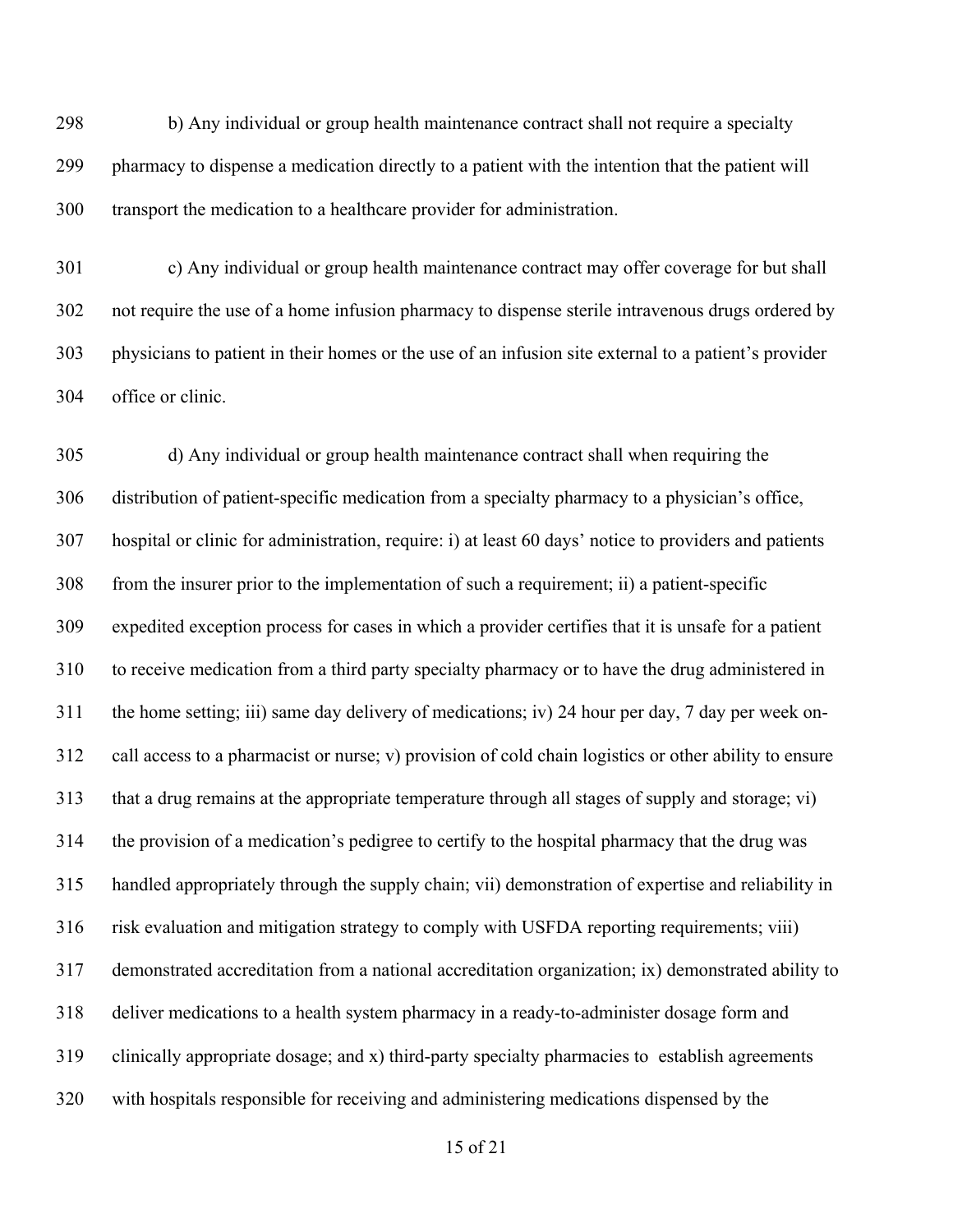specialty pharmacy to ensure proper receipt, transfer, handling, and storage of the medication prior to administration. A pharmacy owned or affiliated with a hospital may serve as a specialty pharmacy for the purposes of this paragraph.

 e) Any individual or group health maintenance contract shall not require a medication requiring sterile compounding by health system pharmacy staff or a medication with a patient- specific dosage requirement dependent upon lab or test results on the day of the clinic visit, or a federally controlled substance, to be distributed from a specialty pharmacy to a physician's office, hospital or clinic for administration.

 f) Any individual or group health maintenance contract shall when requiring the distribution of patient-specific medication from a specialty pharmacy to a physician's office, hospital or clinic for administration, offer site neutral payment for such medication to the healthcare providers administering the medication. Such payment shall include the costs for the providers to intake, store and dispose of such medications.

 SECTION 7. Chapter 176I of the General Laws, as appearing in the 2018 Official Edition, is hereby amended by inserting after section 12 the following new section:-

 Section 13. a) The following words as used in this section shall have the following meanings:

 "Specialty pharmacy" means a pharmacy that is providing specialty pharmacy practice services and where drugs, devices, and other materials used in the diagnosis and treatment of injury, illness, and disease are dispensed and compounded.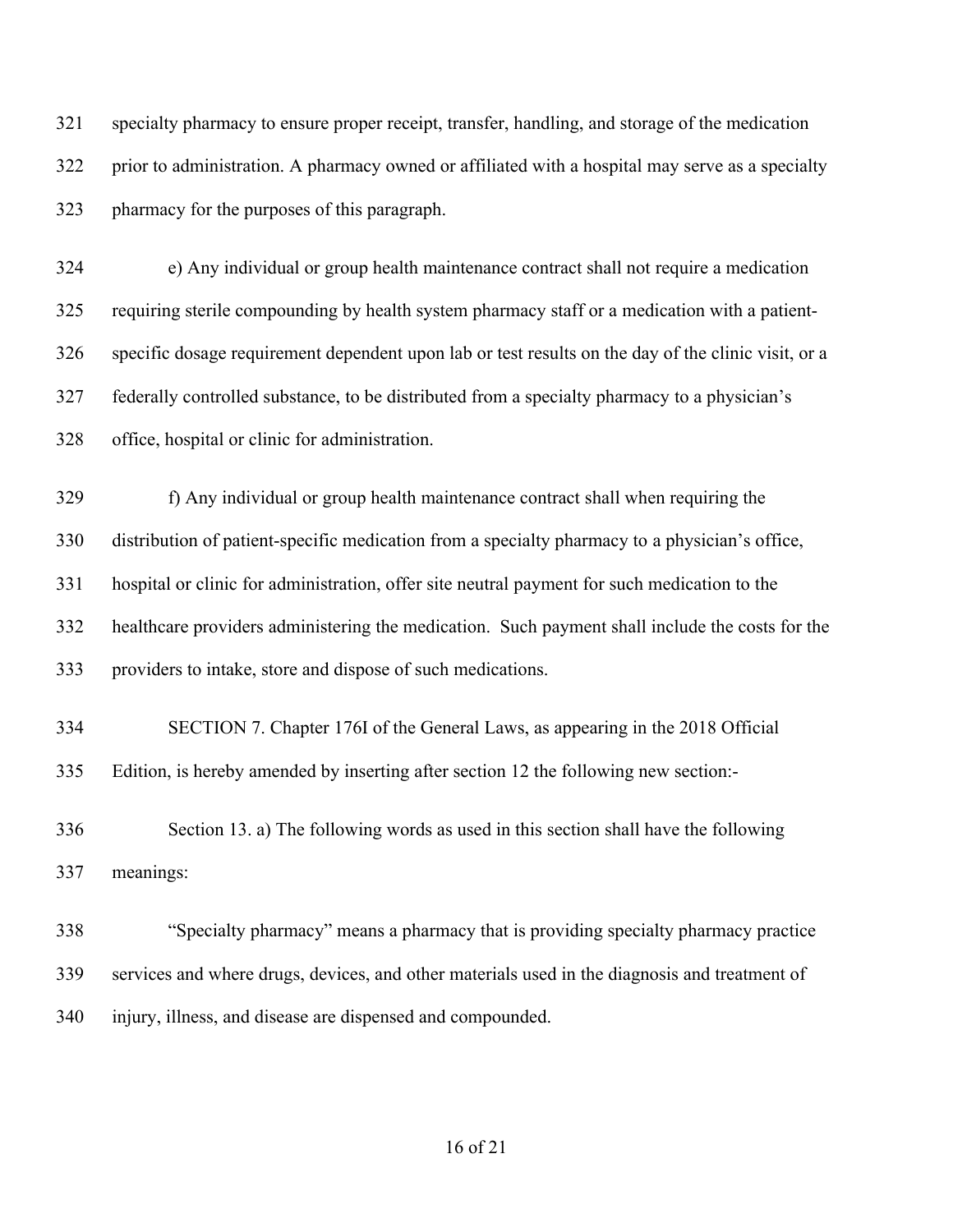"Specialty pharmacy practice" means the provision of pharmacist care services, which involves drugs used to treat chronic or specific diseases and conditions that require frequent communication with other health care providers, extensive patient monitoring and case management, and comprehensive counseling with the patient and/or caregiver. Drugs dispensed by a specialty pharmacy may also require instruction and training on complex administration processes and/or handling and storage considerations.

 b) An organization entering into a preferred provider contract shall not require a specialty pharmacy to dispense a medication directly to a patient with the intention that the patient will transport the medication to a healthcare provider for administration.

 c) An organization entering into a preferred provider contract may offer coverage for but shall not require the use of a home infusion pharmacy to dispense sterile intravenous drugs ordered by physicians to patient in their homes or the use of an infusion site external to a patient's provider office or clinic.

 d) An organization entering into a preferred provider contract shall when requiring the distribution of patient-specific medication from a specialty pharmacy to a physician's office, hospital or clinic for administration, require: i) at least 60 days' notice to providers and patients from the insurer prior to the implementation of such a requirement; ii) a patient-specific expedited exception process for cases in which a provider certifies that it is unsafe for a patient to receive medication from a third party specialty pharmacy or to have the drug administered in the home setting; iii) same day delivery of medications; iv) 24 hour per day, 7 day per week on- call access to a pharmacist or nurse; v) provision of cold chain logistics or other ability to ensure that a drug remains at the appropriate temperature through all stages of supply and storage; vi)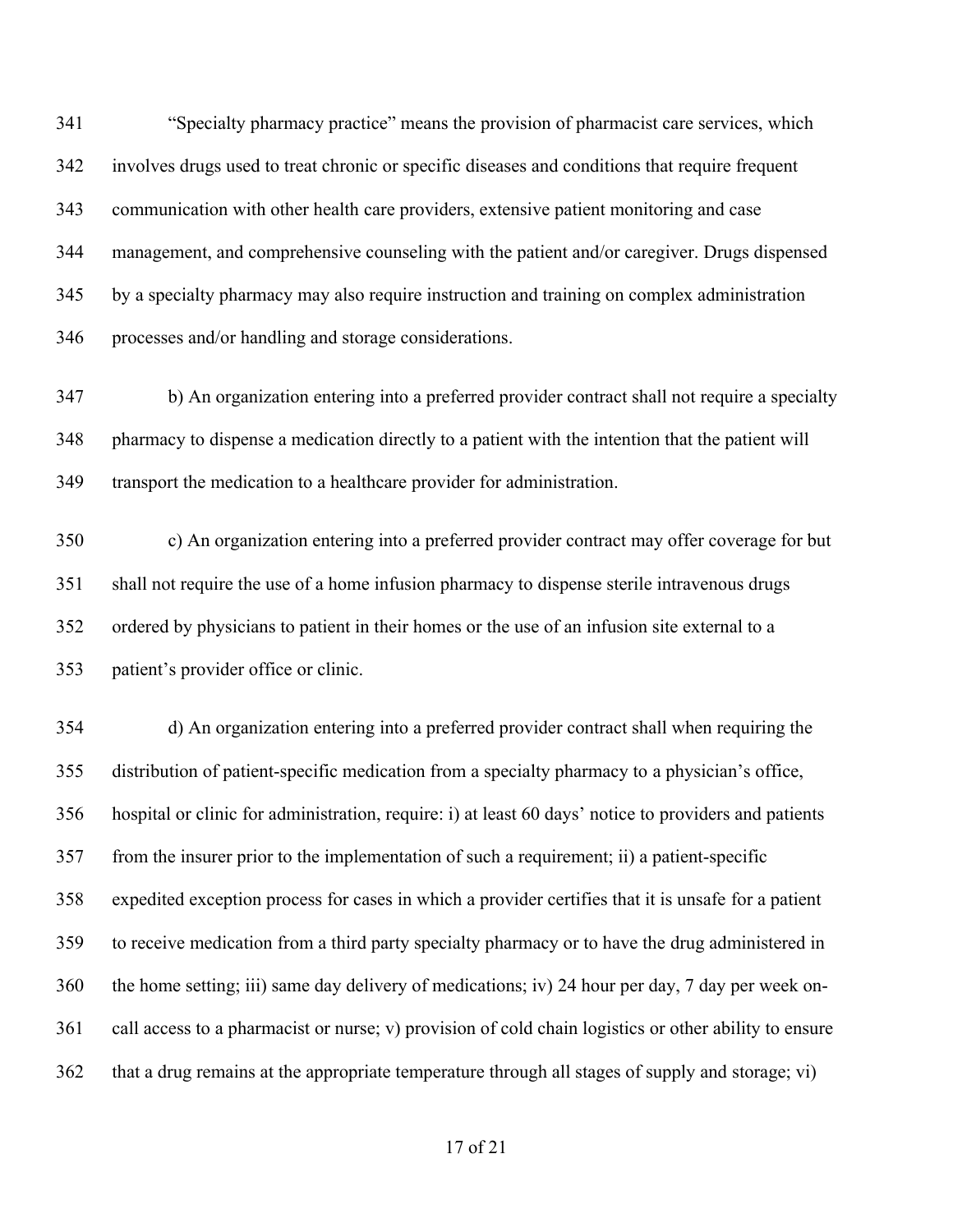the provision of a medication's pedigree to certify to the hospital pharmacy that the drug was handled appropriately through the supply chain; vii) demonstration of expertise and reliability in risk evaluation and mitigation strategy to comply with USFDA reporting requirements; viii) demonstrated accreditation from a national accreditation organization; ix) demonstrated ability to deliver medications to a health system pharmacy in a ready-to-administer dosage form and clinically appropriate dosage; and x) third-party specialty pharmacies to establish agreements with hospitals responsible for receiving and administering medications dispensed by the specialty pharmacy to ensure proper receipt, transfer, handling, and storage of the medication prior to administration. A pharmacy owned or affiliated with a hospital may serve as a specialty pharmacy for the purposes of this paragraph.

 e) An organization entering into a preferred provider contract shall not require a medication requiring sterile compounding by health system pharmacy staff or a medication with a patient-specific dosage requirement dependent upon lab or test results on the day of the clinic visit, or a federally controlled substance, to be distributed from a specialty pharmacy to a physician's office, hospital or clinic for administration.

378 f) An organization entering into a preferred provider contract shall, when requiring the distribution of patient-specific medication from a specialty pharmacy to a physician's office, hospital or clinic for administration, offer site neutral payment for such medication to the healthcare providers administering the medication. Such payment shall include the costs for the providers to intake, store and dispose of such medications.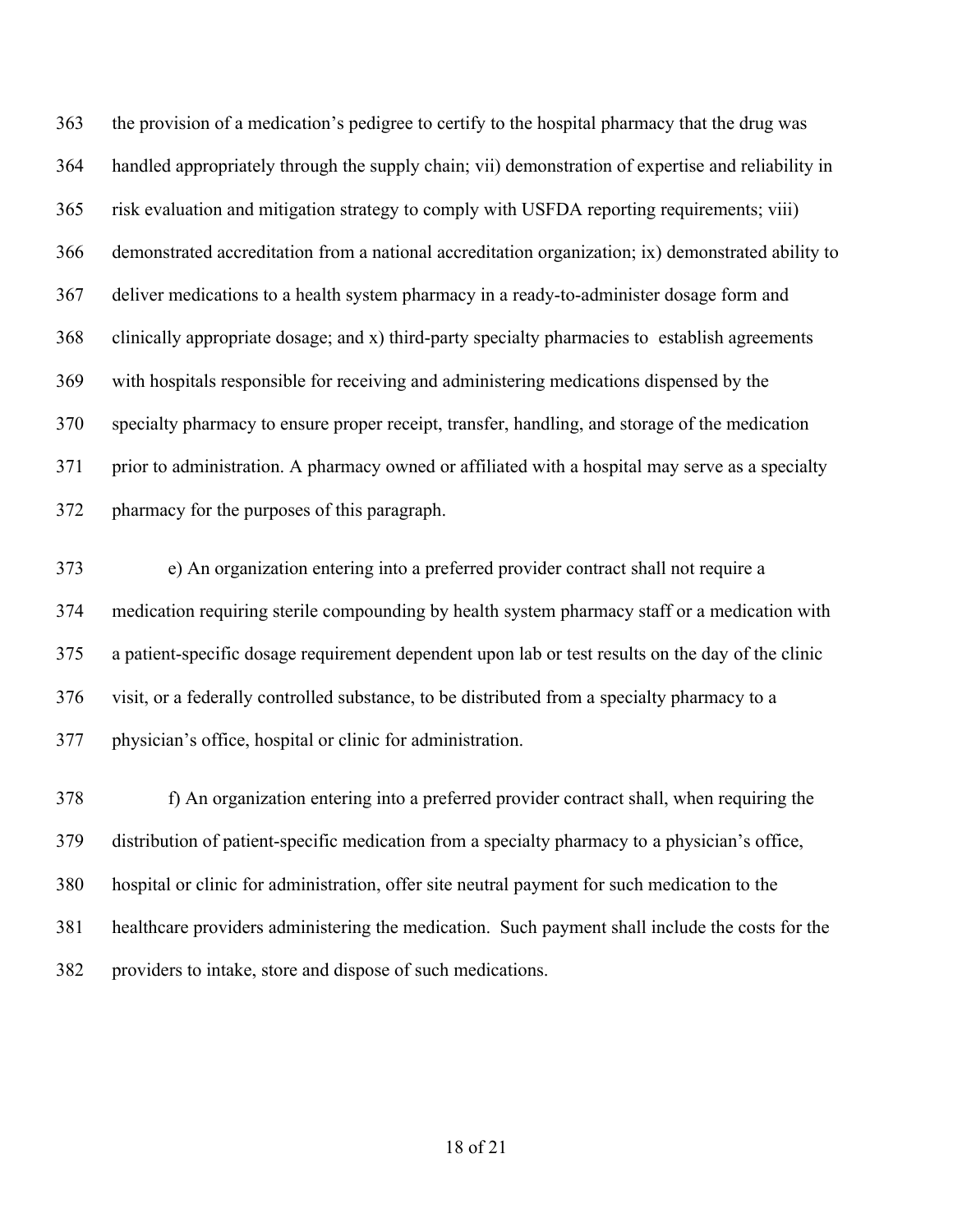| 383 | SECTION 8. Chapter 176Q of the General Laws, as appearing in the 2018 Official                    |
|-----|---------------------------------------------------------------------------------------------------|
| 384 | Edition, is hereby amended in section 1 by inserting after the definition of "Rating factor", the |
| 385 | following definitions:-                                                                           |

 "Specialty pharmacy" means a pharmacy that is providing specialty pharmacy practice services and where drugs, devices, and other materials used in the diagnosis and treatment of injury, illness, and disease are dispensed and compounded.

 "Specialty pharmacy practice" means the provision of pharmacist care services, which involves drugs used to treat chronic or specific diseases and conditions that require frequent communication with other health care providers, extensive patient monitoring and case management, and comprehensive counseling with the patient and/or caregiver. Drugs dispensed by a specialty pharmacy may also require instruction and training on complex administration processes and/or handling and storage considerations.

 SECTION 9. Chapter 176Q of the General Laws, as appearing in the 2018 Official Edition, is hereby amended in section 5 by inserting after subsection d the following 5 new subsections:-

 e) No health plans offered through the connector shall require a specialty pharmacy to dispense a medication directly to a patient with the intention that the patient will transport the medication to a healthcare provider for administration.

401 f) Health plans offered through the connector may offer coverage for but shall not require 402 the use of a home infusion pharmacy to dispense sterile intravenous drugs ordered by physicians to patient in their homes or the use of an infusion site external to a patient's provider office or clinic.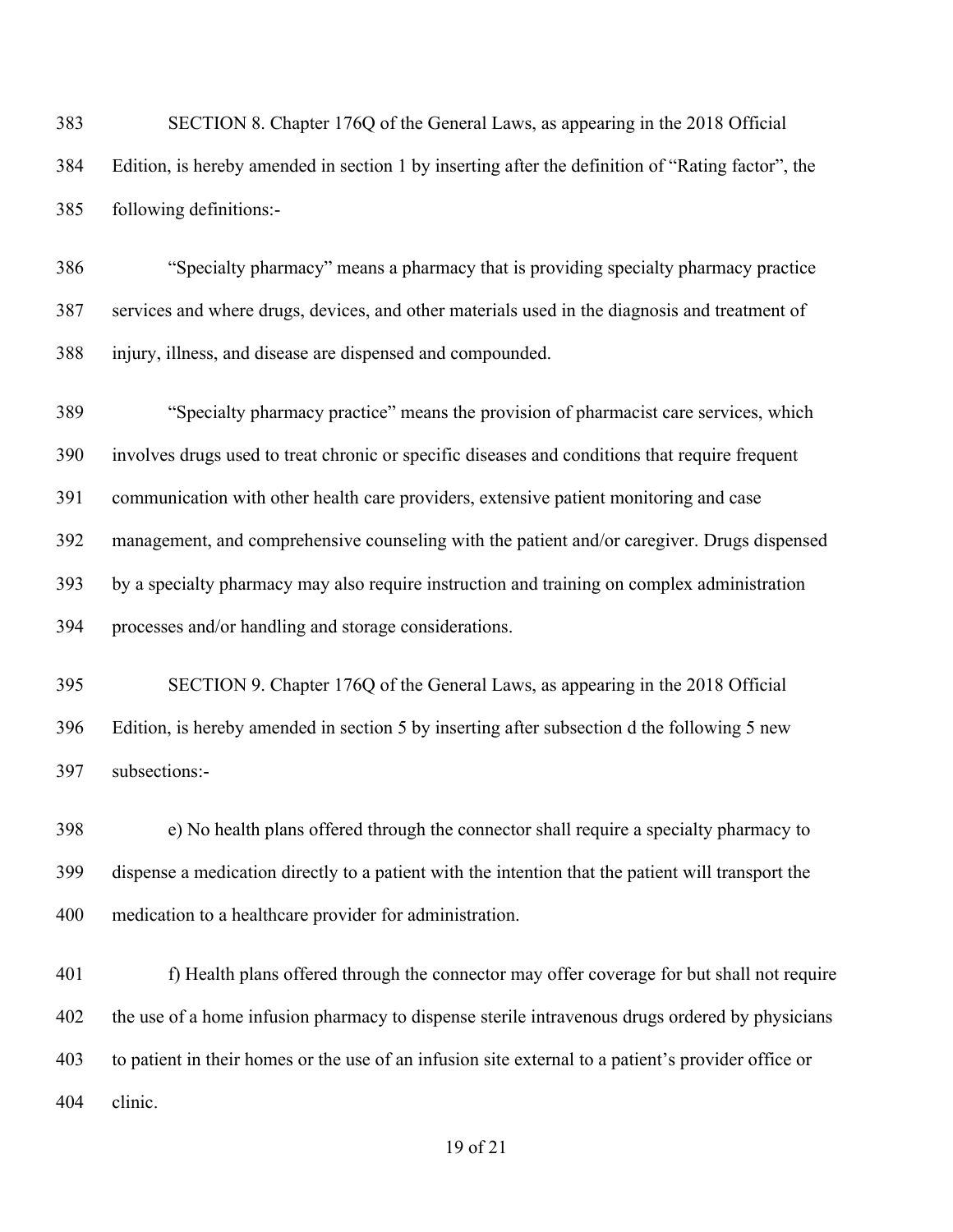g) Health plans offered through the connector shall when requiring the distribution of patient-specific medication from a specialty pharmacy to a physician's office, hospital or clinic for administration, require: i) at least 60 days' notice to providers and patients from the insurer prior to the implementation of such a requirement; ii) a patient-specific expedited exception process for cases in which a provider certifies that it is unsafe for a patient to receive medication from a third party specialty pharmacy or to have the drug administered in the home setting; iii) same day delivery of medications; iv) 24 hour per day, 7 day per week on-call access to a pharmacist or nurse; v) provision of cold chain logistics or other ability to ensure that a drug remains at the appropriate temperature through all stages of supply and storage; vi) the provision of a medication's pedigree to certify to the hospital pharmacy that the drug was handled appropriately through the supply chain; vii) demonstration of expertise and reliability in risk evaluation and mitigation strategy to comply with USFDA reporting requirements; viii) demonstrated accreditation from a national accreditation organization; ix) demonstrated ability to deliver medications to a health system pharmacy in a ready-to-administer dosage form and clinically appropriate dosage; and x) third-party specialty pharmacies to establish agreements with hospitals responsible for receiving and administering medications dispensed by the specialty pharmacy to ensure proper receipt, transfer, handling, and storage of the medication prior to administration. A pharmacy owned or affiliated with a hospital may serve as a specialty pharmacy for the purposes of this paragraph.

 h) No health plans offered through the connector shall require a medication requiring sterile compounding by health system pharmacy staff or a medication with a patient-specific dosage requirement dependent upon lab or test results on the day of the clinic visit to be